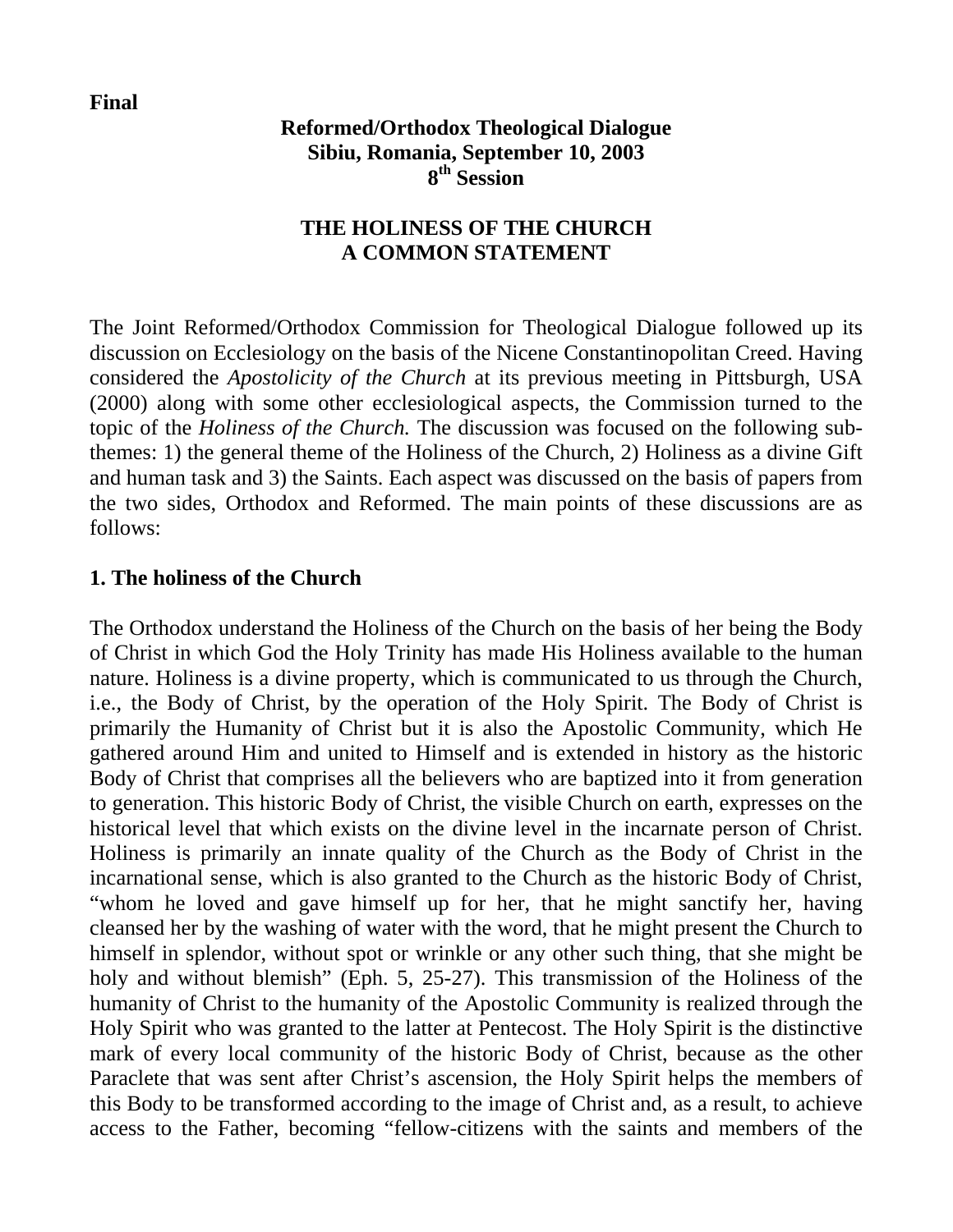household of God." Holiness, then, is Trinitarian in character, because it is by the operation of the Holy Spirit that Christians are sanctified in the Son as members of His Body and through the Son that they are led to the Father.

The Reformed emphasized that the Holiness of the Church derives exclusively from the Holiness of the Triune God. In his Holiness, God in Christ through the Holy Spirit provides the covenant to His people. The Church receives the new covenant in Christ as a gift encouraging us to live a life in holiness. We thereby experience in faith the Holiness of the Church. Ultimately the Church is Holy because God sanctifies the Church. As a human community of believers, the Church is always in process. Seen from this perspective, the Church is not yet perfect. The Church's Holiness gives the Church direction in her mission to the world. The Church fulfills her holy calling in praying, "Hallowed be Your Name" and then acting appropriately.

### **2. Holiness as a divine gift and human task**

For the Orthodox, since Holiness is given by God in the Body of Christ through the operation of the Holy Spirit, it is primarily a divine gift. This gift is freely given and is totally gratuitous and so in essence it can never be an achievement of human effort, because God does not owe anything to anyone and everything He gives is free. Nevertheless, human beings not only have to receive the free gift of God freely, but also have to work for it, or prove themselves worthy of it. In other words, human beings have to hallow the name of God by freely submitting to His will and keeping His word, in short, by following the path of spiritual perfection and sainthood. This path towards spiritual perfection and sainthood is possible only through union of the believers with Christ which is achieved through faith and prayer within the Church, that is to say, within the historic Body of Christ which is extended in the history of salvation through the operation of the Holy Spirit and through participation in the sacramental life of the Church. The sacramental life of the Church ensures that the Church's being is Christocentric and this implies not only the work of the Holy Spirit in the era of the Church but also the indissoluble bond of Christ's very Body (his humanity) with the Church in the history of the salvation of humanity until the end of the ages.

The Reformed believe that the Holiness of the Church is related to the wholeness of God's reign over the creation. There is no absolute separation between the holy and the secular in God's Reign. The Holiness of the Church cannot be used as a justification of exclusive powers. The Holy Word [Scriptures] is seen as the sole source of divine authority; however, it cannot be understood in isolation from human and secular words. We are called to appreciate the sanctity of the whole of life. The violation of the sanctity of life is the violation of the very Holiness of God. In modern philosophy and sciences this dimension of sanctity is largely neglected. That the Church is holy gives us missiological imperatives. The holiness of the Church is the yeast for the sanctity of life. It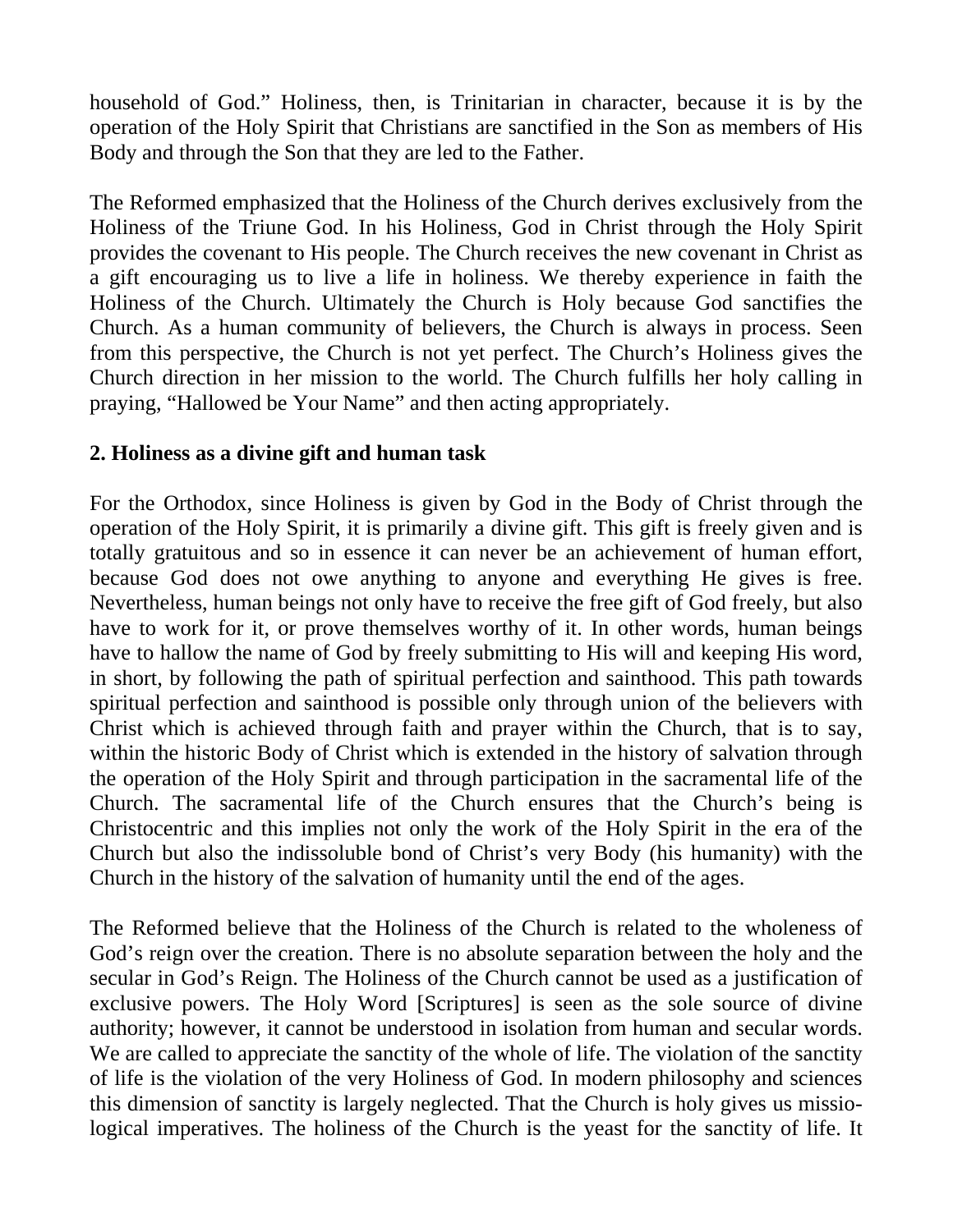requires us to demand a new polity where the sanctity of life is secured in sovereign partnership with God.

# **3. The Saints**

For the Orthodox the Saints are those vibrant branches of the Body of Christ who bear fruit in the Spirit, manifest Christ's holiness in a concrete way and become channels of communication of divine grace through the operation of the Holy Spirit. Their sainthood cannot be understood apart from the operation of the Spirit in the Church, just as the Church cannot be understood apart from the Lord Jesus Christ. In relation to the rest of the Christians who are called to be saints, the Saints are models to be imitated because they are truly approved models of Christ through the Spirit (cf. I Cor. 11,1 and 4,16). Hence the Orthodox Church as the historic Body of Christ commemorates the Saints in history by venerating their holy icons and relics and by including them in her liturgical celebrations of the mystery of Christ. In the Orthodox tradition the Saints are the cloud of witnesses to the mystery of the Savior as manifested in history through the Church in the Spirit. They include the Mother of God, the Angels, the Prophets, the Apostles, as well as Fathers, Martyrs, Ascetics and all those who "were attested as having pleased to God" (Hebr. 11). In the Orthodox Church it is the body of the believers that first recognizes and acclaims the Saints but finally it is the proper church authority that enters their names in the Church's liturgical calendar, i.e. includes them in her liturgical life and prayer and invokes their intercessions to Christ, the One and only Mediator between God and humanity. In conclusion, the Saints manifest that the Holiness of the Church as the historic Body of Christ is not an abstract idea, but a concrete reality that permeates the lives of her members whose existence is transformed by being conformed to that of Christ through the activity of the Holy Spirit that dwells in them.

For the Reformed sainthood is the result of the Grace of the Triune God, acting out his work of salvation. The believers, those who are in Christ, are called saints for they have been set apart, as a "Holy Nation" (1 Peter 2, 9). It is also a Reformed conviction that there exists a communion between the living and the dead, in Christ. Consequently, the believers who are still alive in this world should remember and honor those who have departed. In the Reformed view, this honoring does not include invoking the saints and praying to them. The main reason for this position is Christological: Jesus alone is the mediator between God and sinful humanity, as Calvin said it: prayers to the saints and the invocation of the saints "seem to remove Christ from his unique mediating role." The Reformed do not canonize saints. Recognition of special saints happens in a process of spontaneous popular consent. The departed saints are to be emulated, but the whole idea of canonization is foreign to the Reformed mentality. This does not mean that the Reformed lack a hagiography. Saints are remembered for their exemplary Christian life. The Reformed view on the saints is Christocentric and Trinitarian.